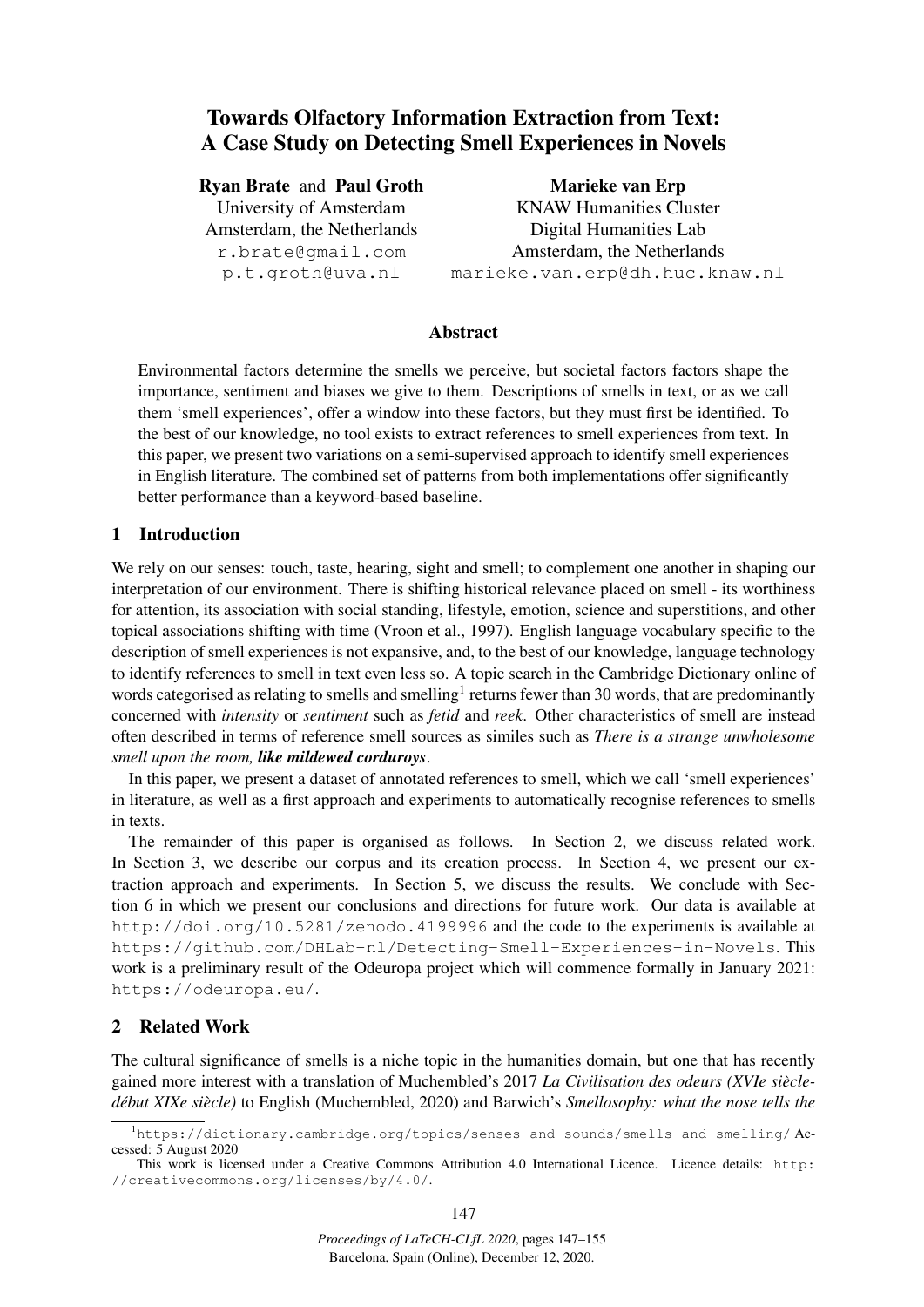*mind* (Barwich, 2020) being reviewed in mainstream media.<sup>2</sup> While historians interested in olfaction such as (Tullett, 2019) analyse textual accounts of experienced smells, (computational) linguistic analysis of smell experiences (at least for English) has received little attention.

This lack of attention may be due to the fact that Western languages such as English and Dutch do not contain rich vocabularies for describing odorants as opposed to some other languages. In (Majid and Burenhult, 2014) Jahai and English speakers and in (Majid et al., 2018) Jahai and Dutch speakers were contrasted in describing a range of odorants. The Jahai, a group of nomadic hunter-gatherers in Malaysia, have over a dozen terms to describe odours. In the experiment, the Jahai speakers were both more consistent and greatly more controlled in the terms they used than the English and Dutch speakers relying on reference smell sources.

There is evidence that consistency in the use of smell sources in English can be conditioned. Croijmans et al. (2016) examined the accuracy and consistency of wine experts, coffee experts and people with no expertise in identifying smells. No group was better at naming smells outside of the domain of their expertise. However, it was apparent the domain experts had developed a toolkit of common smell sources they frequently drew upon. An experiment on predicting properties of wines from experts' wine reviews confirms this (Hendrickx et al., 2016).

Sensorial lexicons have been developed that include terms related to smell (cf. Tekiroğlu et al. (2014)). However, as the initial seed words to bootstrap the lexicon for smell are limited, the olfactory clusters in such lexicons are by extension also limited. A different approach is taken in (Kiela et al., 2015), where terms related to smells are connected to their chemical compounds. While this is useful for translating olfactory information from the chemistry domain to language, it does not aid us in recognising the wide variety of expressions used in texts to describe smell experiences.

#### 3 Literary Smell Dataset

To begin to tackle the problem of recognising smell experiences, we created a unique dataset focused on such expressions in literary texts. Specifically, by selecting texts from Project Gutenberg<sup>3</sup> that had the highest rate of occurrence of keywords derived from Table 1, we assembled a set 139 English literary texts. Each sentence in this collection was tokenised using NLTK<sup>4</sup>, and POS-tagged and syntactically parsed using spaCy (Honnibal and Montani, 2017).<sup>5</sup> We split the set into three datasets: a harvesting dataset of 99 texts; a validation dataset of 20 texts; and an evaluation dataset of 20 texts.

From the evaluation dataset, a gold standard of manually labelled sentences was assembled consisting of seven documents, each of 100 randomly assigned sentences from multiple literary texts and annotated by a single annotator. To evaluate the inter-annotator agreement between the three annotators, one additional document consisting of 100 randomly selected sentences was annotated independently by the annotators.

Despite having chosen the harvesting, validation and extract sets for their high frequency of Table 1 derived keywords, on average only approximately 1 in 100 sentences contain a keyword. Thus, assuming that smell experiences typically contain a keyword, the evaluation set contains smell experiences in very low proportion. A gold standard set of extracts was sampled from the evaluation dataset to ensure a substantial number of smell extracts. The evaluation set was scanned for the high smell association keywords derived from Table 1. 80% of the sentences in the gold standard documents contain a Table 1 related word, the remaining 20% were randomly sampled. There is no overlap between documents, or redundancy within a document.

Annotators were asked to highlight and annotated spans according to the following criteria:<sup>6</sup>

<sup>2</sup> cf. https://www.spectator.co.uk/article/where-are-the-scents-of-yesterday-entirecountries-have-lost-their-distinctive-smell ; https://slate.com/culture/2020/07/ smells-history-book-review-france-plague-farts.html ; https://www.wsj.com/articles/ smells-and-smellosophy-review-what-the-nose-knows-11594391739

<sup>3</sup>https://www.gutenberg.org/

<sup>4</sup>https://nltk.org

<sup>5</sup>https://spacy.io/

<sup>&</sup>lt;sup>6</sup>The full annotation guidelines can be found on our Github page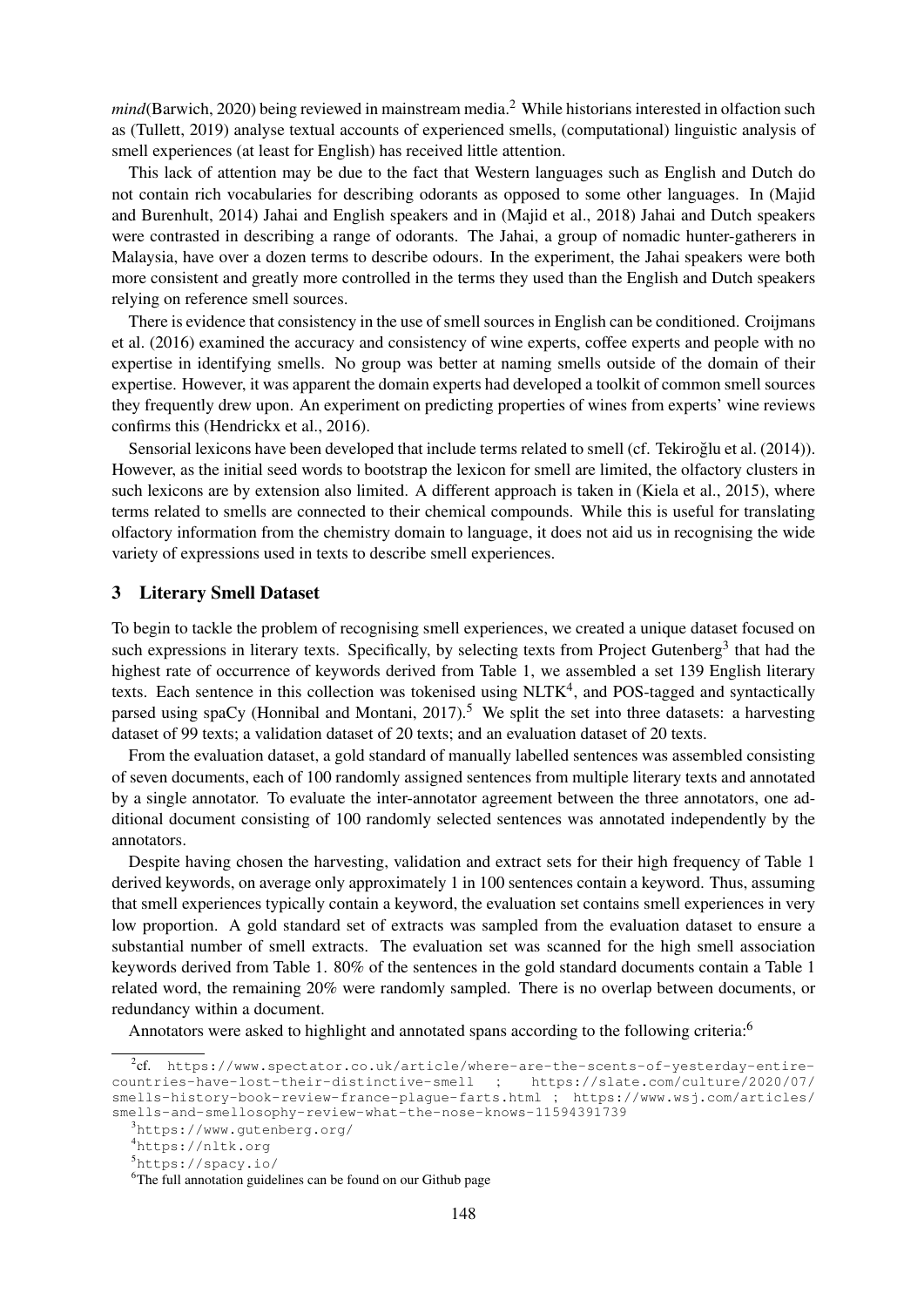| smell-only                   | smell-only               | smell and taste  |
|------------------------------|--------------------------|------------------|
| (in all contexts)            | (in sensory contexts)    | only             |
| $odour(N)$ , $odorous(A)$    | fragmente(N)             | $p$ ungent $(A)$ |
| malodorous(A)                | musk(N)                  | pungency(N)      |
| $fetid(A)$ , $foetid(A)$     | fusty(A), frowsty(A)     | pungently(ADV)   |
| whiffv(A)                    | $ripe(A)$ , ripeness(N)  | savour(N, V)     |
| smell $(N, V)$ , scent $(N)$ | reek(N, V), stink(N, V)  | $\arcd( A )$     |
| smelly(A)                    | stench(N), niff(N)       |                  |
| scented(A)                   | $sniff(V)$ , piney $(A)$ |                  |
| perfume(N)                   | waft(N,V), $stinkv(A)$   |                  |
| $aroma(N)$ , $aromatic(N)$   | whiff $(N)$ ,            |                  |
| fragranced(A)                |                          |                  |
| petrichor(N)                 |                          |                  |
| musty(A), musty(A)           |                          | $\sim$           |

Note 1: A,N,V denotes adjectives, nouns and verbs, respectively Note 2: underlined: words with smell strength connotations Note 3: *italicised*: words with sentiment associations Note 4: bold face: describes characteristics beyond strength or sentiment

Table 1: Results from Cambridge Dictionary 'smells and smelling' SMART Thesaurus search

| Annotation tag  | Number of corresponding text spans |  |  |
|-----------------|------------------------------------|--|--|
|                 | 533                                |  |  |
|                 | 129                                |  |  |
|                 | 186                                |  |  |
| $\cdot$ $\cdot$ | 34                                 |  |  |
| ٠,              |                                    |  |  |
|                 |                                    |  |  |

Table 2: Number of text spans by annotation tag

• 'd'. A smell description; e.g., 'An odd fragrance, a smell of damp plaster, wafted from the new house to his senses'.

The inherent subjectivity of when precisely a smell experience becomes a description is left to the perception of the annotator.

- 'o'. A smell alluded to without expansion of its characteristics; e.g., 'A fragrance wafted from the new house to his senses'.
- 'v'. Any verb in the sentence which is associated with smell generally or with a specific smell experience within the extract; e.g., 'An odd fragrance wafted from the new house to his senses';
- 's'. Sense of smell alluded to directly; e.g., 'An odd fragrance, wafted from the new house to his senses'.

Additionally, two documents (of the aforementioned group of 7) were annotated with an additional set of tags:

- 'a'. An adjective being applied to the smell alluded to; e.g., 'An odd fragrance, a smell of damp plaster, wafted from the new house to his senses'.
- 'n'. The noun group referred to as a smell source; E.g., 'An odd fragrance, a smell of damp plaster, wafted from the new house to his senses'.

The inter-annotator agreement is measured using Cohen's Kappa (Cohen, 1960) per single gold standard document in a pairwise fashion. Specifically:

- The level of agreement with respect to those sentences which were tagged as *a smell experience*, by one or more annotators, i.e., those sentences with a text span annotated with either 'd' or 'o'.
- The level of agreement with respect to those sentences which were tagged as *a smell description*, by one or more annotators, i.e., those sentences with a text span annotated with 'd'.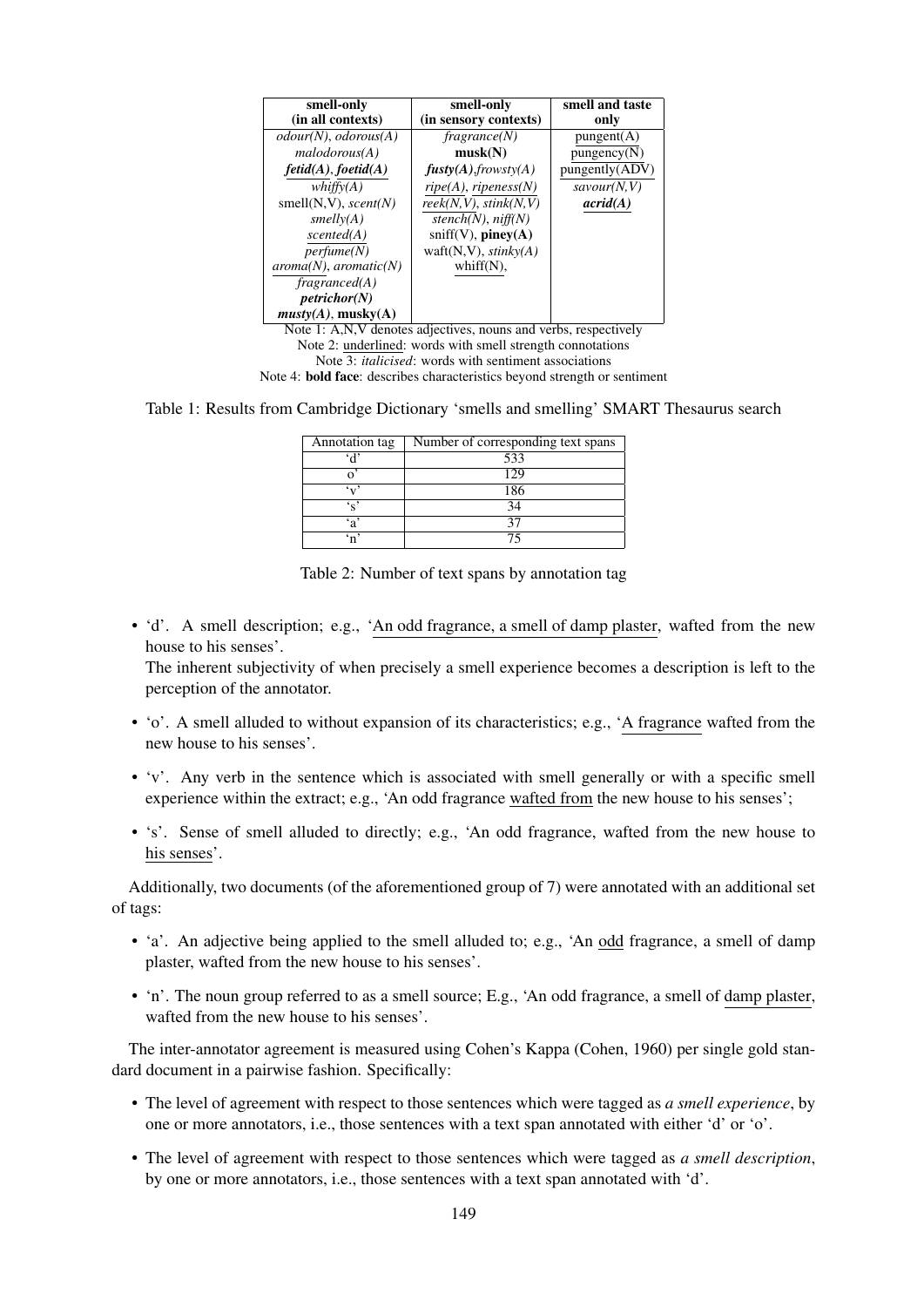

Figure 1: Cohen's Kappa scores of pairwise annotator agreement

• The level of agreement of those verbs within sentences what were tagged with 'v', i.e., verbs the annotator perceives as being related to smell generally, or in the context of the sentence.

Cohen's Kappa is a metric used to measure pairwise inter-annotator agreement. A Cohen's Kappa of 0, denotes an even probability of agreement. Landis and Koch (1977) denote a Cohen's Kappa score of 0.41 to 0.60, and .61 - 0.80 as representing *moderate* and *substantial* strength of agreement, respectively. A score of 0.81 to 1.0 can be considered as near perfect agreement.

Figure 1 shows the pairwise annotator agreement with regards the single gold standard document of 100 extracts, annotated by multiple annotators. All annotators are in *substantial* agreement in identifying all and any extracts that allude to smell, i.e., all spans labelled 'o' or 'd'. Annotators are generally in substantial agreement in identifying extracts which *describe* smell experiences, i.e., extracts with a spans labelled 'd'. Although, one pair of annotators are at the very upper end of *moderate* agreement only. Finally, in identifying verbs either highly associated with smell, or associated with smell in the context, there was only *moderate* annotator agreement.

It is reasonable to assume that human error, i.e., misreading, miscomprehending or simply skipping an extract, played some role in the observed imperfect inter-annotator agreement scores. Instances of likely human error are apparent on inspection of the gold standard, in those instances where there is arguably little room for personal subjectivity, for example, one of the three annotators did not attribute either a 'd' or 'o' tag to the span: *There was a smell of decaying leaves and of dog.*

However, a number of extracts clearly demonstrate the potential for subjectivity in smell experience interpretation, as a source for annotator disagreement, for instance, in the following extract, each of the three annotators attributed 'd', 'o' and no tag to it, respectively: *Seated beside her aromatic rest, In silence musing on her loveliness, Her knight and troubadour.*

In the following extract, one of three annotators tagged it as 'o', the other two presumably thought it sufficiently descriptive to be tagged 'd': *Between each pair of columns an elegant table of cedar bore on its platform a bronze cup filled with scented oil, from which the cotton wicks drew an odoriferous light.*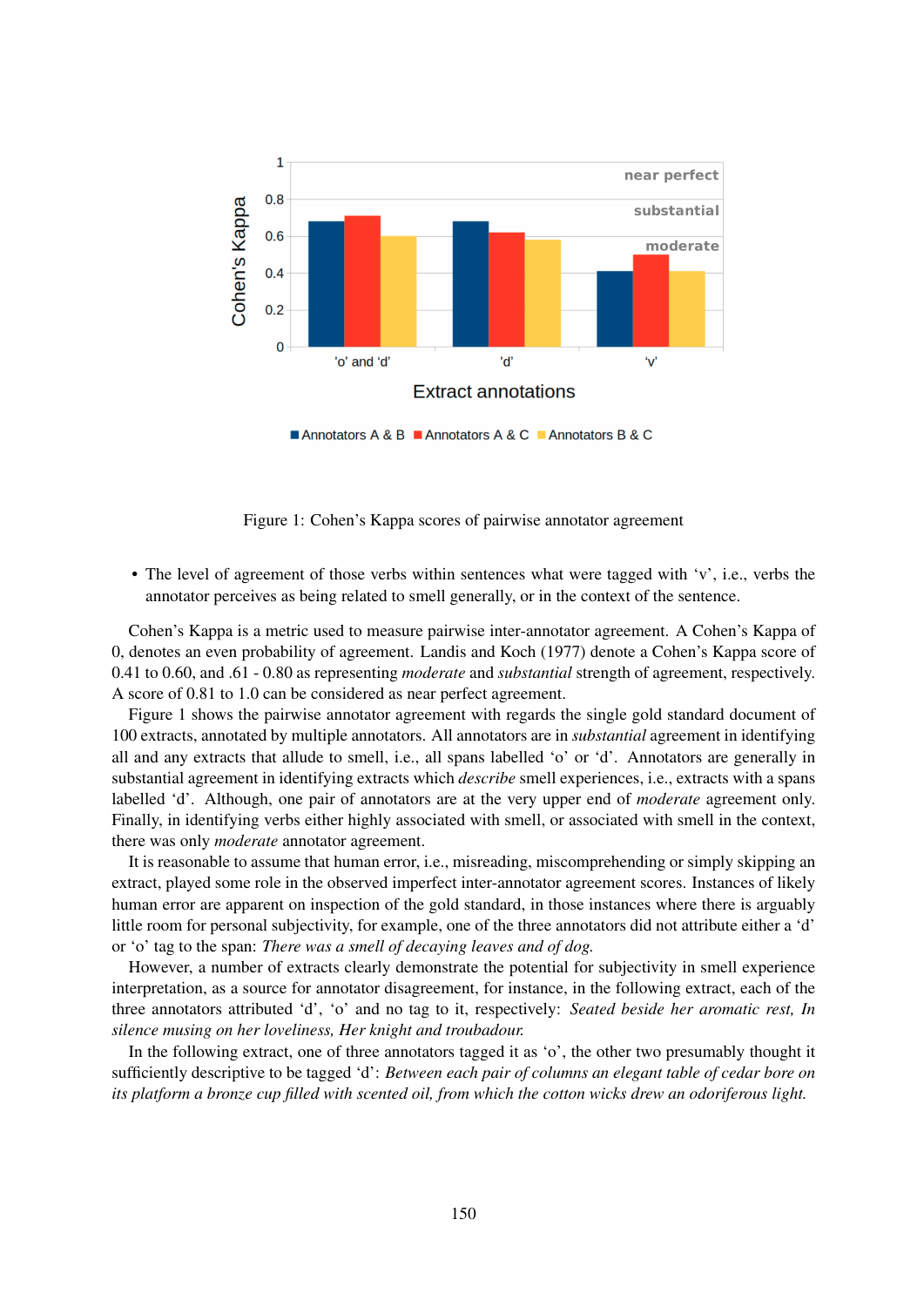## 4 Extraction Approaches

As there is no known corpus annotated with smell expressions available to train a supervised smell language recogniser, we investigate pattern-based approaches to recognising such expressions. We base our approach on the concepts put forward in approaches such as the detection of hypernym-hyponym pairs (Hearst, 2000), e.g., *car is a type of vehicle*, and iterative bootstrapping (Brin, 1998) to detect author-book title pairs.

We start with seed features that are matched against the harvesting dataset. The resulting matches are then manually evaluated to identify new linguistic pattens, which are in-turn used to identify new features for the next bootstrapping round. The process can be seeded by introducing known features into the lexicon, or known patterns into the pattern set. In both (Hearst, 2000) and (Brin, 1998), this process was used to assemble a lexicon, the pattern set being effectively a by-product of the process. However, for our purposes, it is the set of patterns that is of interest, and their potential use to identify smell experiences.

The textual features targeted in prior work represented distinct real world concepts linked through a conceptual relationships. The expression of smell (in English) does not conform to a natural set of paired entities reflecting a relationship in the same way as authors and book titles do. However, surrounding adjectives, and verb and noun groups help characterise the smell experience and can therefore be targeted as complements.

A difficulty of identifying smell references over hypernym-hyponym or author-book title pairs is that there is no inherent relationship defining the number of coincident complements necessary. Instead it is a question of how restrictive we wish to make the criteria for matching sentences in the harvesting dataset. The greater the number of complements, the fewer extracts we can expect to retrieve. Thus, a too restrictive choice may result in stalling bootstrapping process. Conversely, if the choice is not restrictive enough and too many extracts unrelated to smell are returned, the process becomes uninformative. In evaluating smell related vocabulary, (Iatropoulos et al., 2018) concluded that the most commonplace words used in smell descriptions are those that could apply to a wide range of sensory contexts. This makes intuitive sense given the heavy reliance on reference smell sources to define smell characteristics. Hence, single complements are not targeted, as being too relevant outside of smell contexts. In this pilot project, we therefore focused on at least two complements in a pattern.

A basic assumption in our approaches is that found complements are indicative of the presence of a smell expression. We therefore aim to detect the following types of smell expression complements:

- 1. Adjectives modifying the smell experience perception, and the coincident noun group acting as the reference smell (one or more nouns modified by adjectives); E.g., *'An odd fragrance, a smell of damp plaster, wafted from the new house to his senses'*,where 'odd' and 'damp plaster' are the adjective and noun group, respectively. Thus, it is assumed that 'odd' and 'damp plaster', being coincident in defining this smell experience, are indicative of a smell experience when both present in other extracts.
- 2. A noun group acting as the reference smell, and the coincident verb group (adverbs, verbs, associated prepositions) describing how the smell moves; E.g., 'An odd fragrance, a smell of **damp** plaster, wafted from the new house to his senses', where 'damp plaster' and 'wafted from' are the noun group and verb group, respectively. Thus, it is assumed that 'damp plaster' and 'wafted from', being coincident in defining this smell experience, are indicative of a smell experience when both present in other extracts.

#### 4.1 Approach 1: Targeting Adjective and Noun Groups

To capture and enable pattern matching with parts of speech, synonyms and flexible groupings of these in text, we start with words derived from Table 1 assembled in synonym groups. For example, <*smell noun*> is defined to match against 'aroma', 'odour', 'scent', 'perfume' etc. The patterns further contain part of speech chunks that can match various tokens. These chunks were defined, and updated in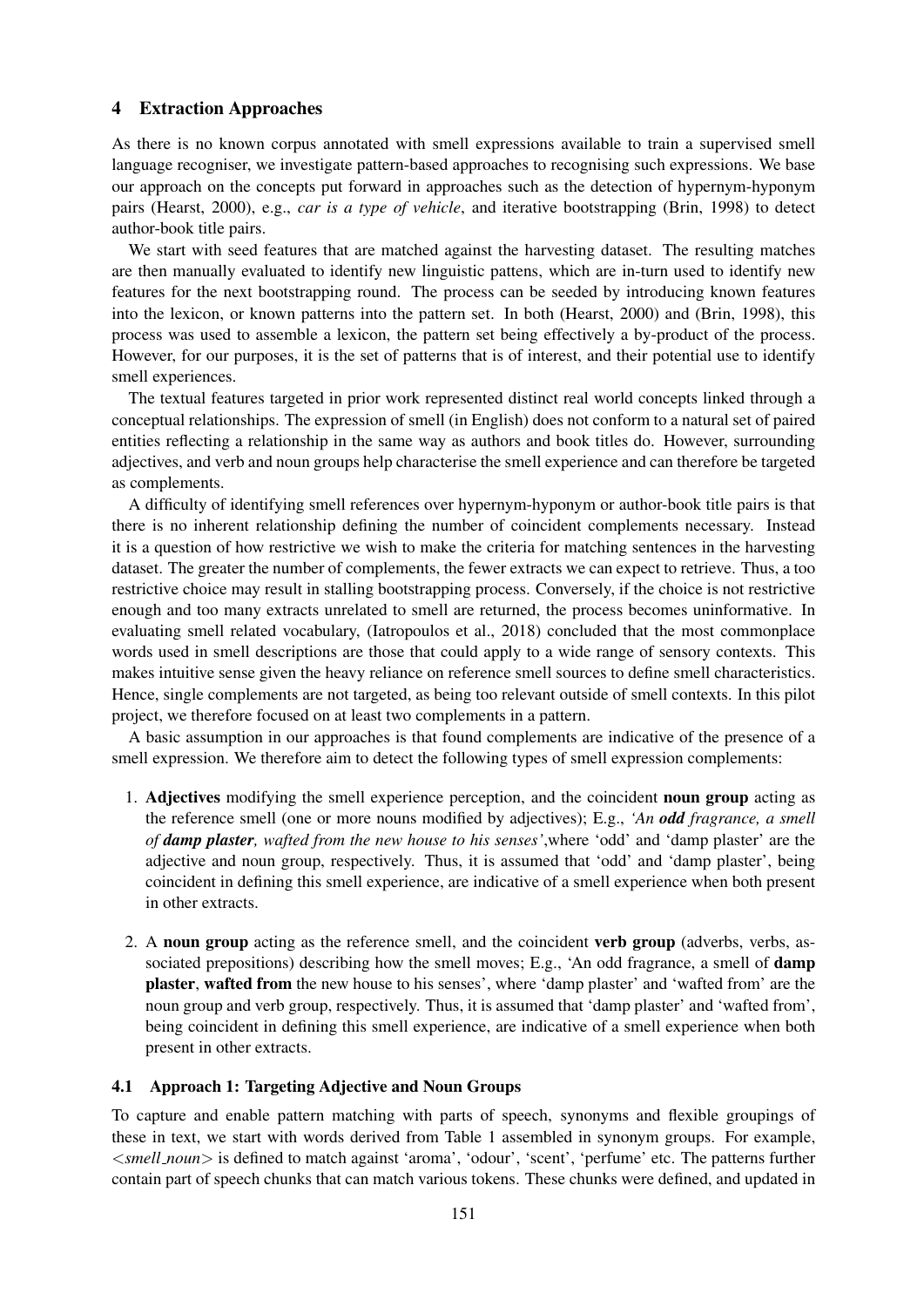process, based on observed language patterns from harvesting set extracts. Listing 1 is an example of a high-level pattern representation.

 $\lceil \langle \text{adj} \rangle \rceil \langle \text{small}_n \text{oun} \rangle$   $\ldots$  \*  $\lceil \text{of} \rangle$   $\langle \text{ground} \rangle$   $\lceil \langle \text{noun} \rangle \rceil$   $\{ \text{of} \rangle \langle \text{noun} \rangle \}$ Listing 1: Example identified pattern

It will match the boldfaced adjective and noun groups in for example *the warm aroma of multitudinous exotics* and *the ammoniacal smell of the horses*

#### 4.2 Approach 2: Targeting Verb and Noun Groups

As in the Adjectives & Nouns approach, we start with the same high-smell association seed lexicon entry, *aroma NOUN*, as it results in a very manageable number of bootstrapped extracts. Based on the resulting extracts, new patterns are hypothesised: e.g., from the extract *'the aroma of the newly-sawn timber and saw dust mingled in the air'*, we may hypothesise the pattern <*smell\_noun> \_of*|like\_\_DET\* <*pronoun*>*\* [*<*noun*> { *of* <*noun*>}*\*] [*<*verb*> *prep \*]*.

This approach also includes a validation loop. As patterns with low precision risk introducing a large volume of vocabulary into the lexicon which is unrelated to smell. The validation loop is an attempt to limit this, by estimating pattern precision and setting a minimum acceptance threshold by taking 10 extracts per pattern and manually tagging them as *true positive*, *false positive*, or *unknown*. Patterns that pass a validation threshold of 0.7 estimated precision are accepted. If no example of a pattern is present in the validation set, it is removed.

Two variations of the patterns are retained, *identification patterns* and *extraction patterns*. Extraction patterns target the previously discussed feature pairs, such to introduce new vocabulary into the lexicon. Thus, extraction patterns are used to drive each iterative cycle. For example, based on the preceding hypothesised pattern, e.g.,  $\langle \textit{small_noun} \rangle$  *\_of*|like\_ \_DET\*  $\langle \textit{pronoun} \rangle$  \*  $\langle \textit{column} \rangle$  {  $\varphi f$ <*noun*>}*\*] [*<*verb*> *prep \*]*. Identification patterns are a superset of the extraction pattern set, and are concerned with matching any and all smell experiences, not just matching feature pairs. Several identification patterns my be derived from a single hypothesised extraction pattern, expressing the potential variation in matching smell experiences. The identification pattern set is our desired output from the iterative bootstrapping process. In the final step of the approach, the extraction patterns are applied to the harvesting set, and targeted complements are collected and added to the lexicon.

## 5 Evaluation and Discussion

Four complete cycles of the Adjectives & Nouns approach and three complete cycles of the Verbs & Nouns approach were performed.

The Adjectives & Nouns approach identified 48 new identification patterns as seen in Table 3. The majority of these patterns involve Table 1 derived words such as  $\langle add \rangle^* compound \rangle$  *smell noun* matching *a delightful forest aroma*, and <*adj*> *with DET\** <*pronoun*>*\** <*smell noun*> *of* <*pronoun*>*\** <*verb*> <*noun*> { *of* <*noun*>}*\*'* matching *heavy with the smell of freshly turned soil*.

Additionally, a small number of patterns identified do not involve the Table 1 vocabulary, such as <*adj*>*\* breath*|*breaths of* <*pronoun*>*\** <*noun*> { *of* <*noun*>}*\** matching *'...and inhale the sweet breath of autumn, which was borne upon gentle gales'* and *' air \* , sweet with* <*pronoun*>*\** <*noun*> { *of* <*noun*>}*\*'* matching *'the mild air, sweet with fading leaves and bracken'*.

The Verbs & Nouns approach identified 31 new identification patterns as show in Table 4. Again a majority involve Table 1 derived words, for example ' $\leq$ smell\_noun > \_of—like\_\_DET\*  $\leq$ pronoun > \*  $\langle$ *noun*  $\{$  *of*<sub>-</sub> $\langle$ *noun* $>$  $\}$ <sup>\*</sup> $\langle$ *verb* $>$ *prep*<sub>-</sub> $\}'$  matching phrases such as *the aroma of new-sawn timber and sawdust mingled with...'*. The single example of lexico-syntactic pattern not involving Table 1 derived words, introduced the *'incense'* as synonymous with smell: *' fumes of incense* { *of*  $\langle$  *noun*  $>\rangle$ <sup>\*</sup> *\_DET*\*  $\langle$ *verb*  $>$  *prep*  $\angle$ <sup>\*</sup>' matching for example *'the heavy fumes of incense rose up'* 

Figure 2 shows the relative precision-recall performance of the group predictions, in respect of the gold standard, with regards the pattern sets of: approach 1; approach 2; and both combined.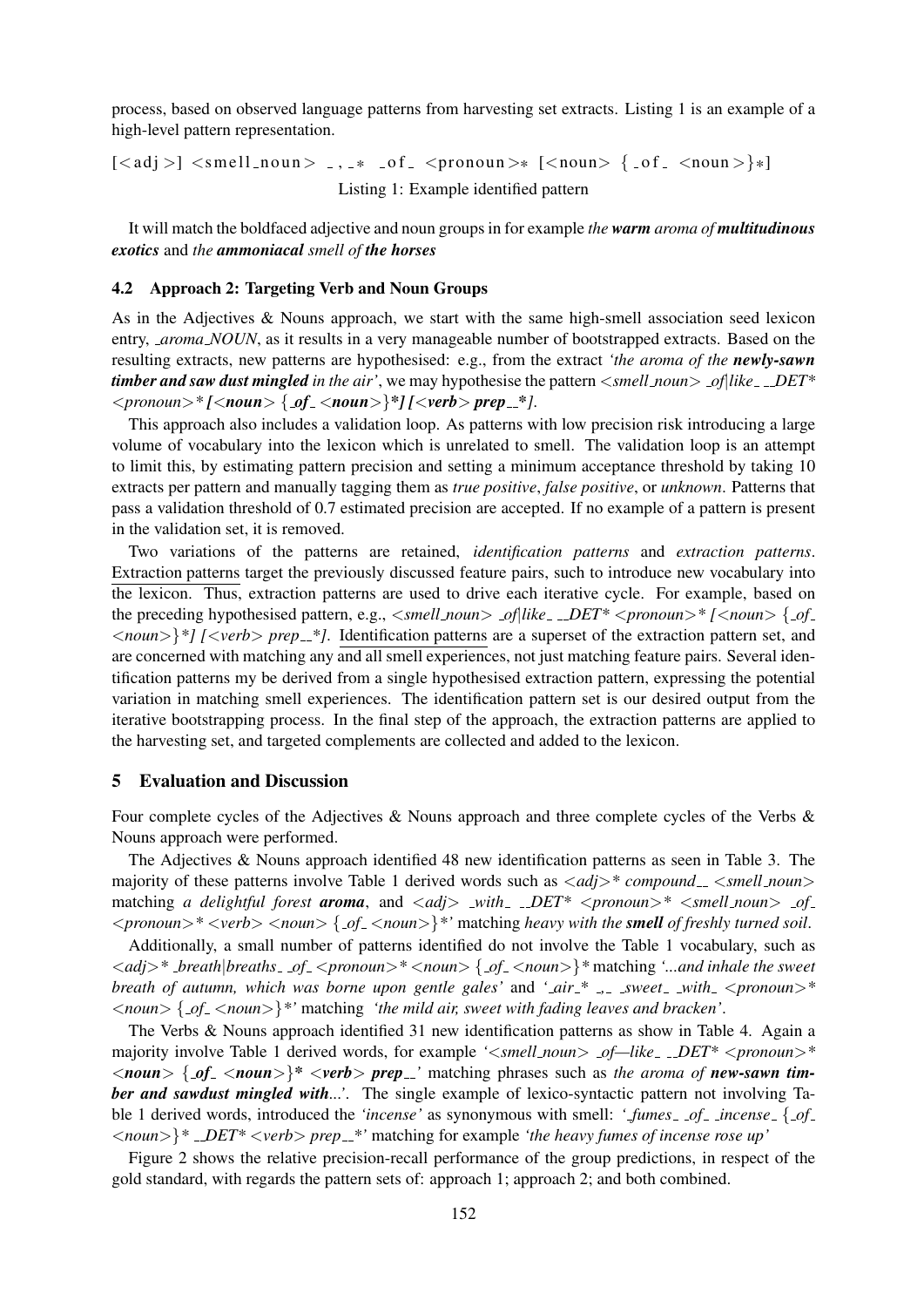| Cycle | Lexicon | New (unseen) | Hypothesised   | New id. patterns/ |
|-------|---------|--------------|----------------|-------------------|
|       | entries | extracts     | (new) patterns | New ex. patterns  |
|       | 1**     | 91           |                | 15/13             |
|       | 519     | 1,509        | 28             | 26/22             |
| つ***  | 874     | 4,216        | ۱4             | 13/8              |
|       | 463     | 464          | 4 ****         |                   |

\*\*Seed word: *aroma NOUN* \*\*\* sifted with Table 1 word search due to high volume \*\*\*\* not subject to validation as cycles stopped Note 1: Each lexicon (pair) entry is unique, and each extract is unique

Table 3: Record of iterative cycles outcomes for Approach 1: targeting coincident adjectives modifying the smell, and noun group reference smells

| Cycle                          | Lexicon | New (unseen) | Hypothesised   | New id. patterns/ |  |
|--------------------------------|---------|--------------|----------------|-------------------|--|
|                                | entries | extracts     | (new) patterns | New ex. patterns  |  |
|                                | 1**     | 91           |                | 10/9              |  |
| 1***                           | 530     | 2,968        |                | 10/9              |  |
|                                | 565     | 1,030        | $1 * * * * *$  | 11/8              |  |
| **Seed word: <i>aroma NOUN</i> |         |              |                |                   |  |

\*\*\* sifted with Table 1 word search due to high volume \*\*\*\* not subject to validation as cycles stopped Note: Each lexicon (pair) entry is unique, and each extract is unique

Table 4: Record of iterative cycles outcomes for Approach 2: targeting coincident verb groups associated with the smell experience and noun group reference smells

It is apparent that the Adjectives  $\&$  Nouns approach (red) consistently outperformed the pattern set of Verbs & Nouns approach (black); and that they target complementary smell expressions (combined approach, green). The relative performance of the combined approach with that of the Verbs & Nouns approach. The combined approach is significantly better with a 5% significance level where patterns have a precision greater than 0.75. The combined pattern set *significantly* has superior recall performance at corresponding precision cut-offs. Thus, we can conclude that targeting different feature pairs did result in patterns that target different smell extracts in the gold standard set.

## 6 Conclusions and Future Work

In this paper, we set out to identify smell experiences in English literary texts. We created a gold standard dataset and our experiments demonstrated that iterative bootstrapping techniques can be used to identify smell experiences in text.

Whilst the overwhelming majority of identified patterns involved keywords and phrases with a high smell association, the implementations revealed a number of new phrases used in smell contexts. Furthermore, we showed that at the very highest levels of precision, pattern group identification of smell experiences offers significantly better recall rates than a keyword search.

The focus of application of iterative bootstrapping implementations was centred on single sentence extracts for English literary texts. It would be interesting to explore the applicability of this semi-supervised method to other textual contexts, and longer-distance relationships spanning multiple sentences. Additionally, it would be informative to explore the influence of tweaking the implementation's parameters and approaches, including the pre-processing steps such as instead of using a shallow parser and experimenting with dependency grammars or semantic role labelling. With regards the precision-recall performance of the resulting pattern sets, such as exploring the influence of different seed words on the process outcomes, investigate the impact of a higher validation precision threshold for the number, and quality, of extracts returned each cycle and the corresponding identified patterns.

Our experiments demonstrated the potential use of patterns for identifying textual smell experiences in text. However, the number of extracts, and the quality of extracts in terms of smell experience density was identified as source of inefficiency which would benefit from being addressed further. The statistics presented in Table 3, for example, show the explosion in the number extracts for manual examination, in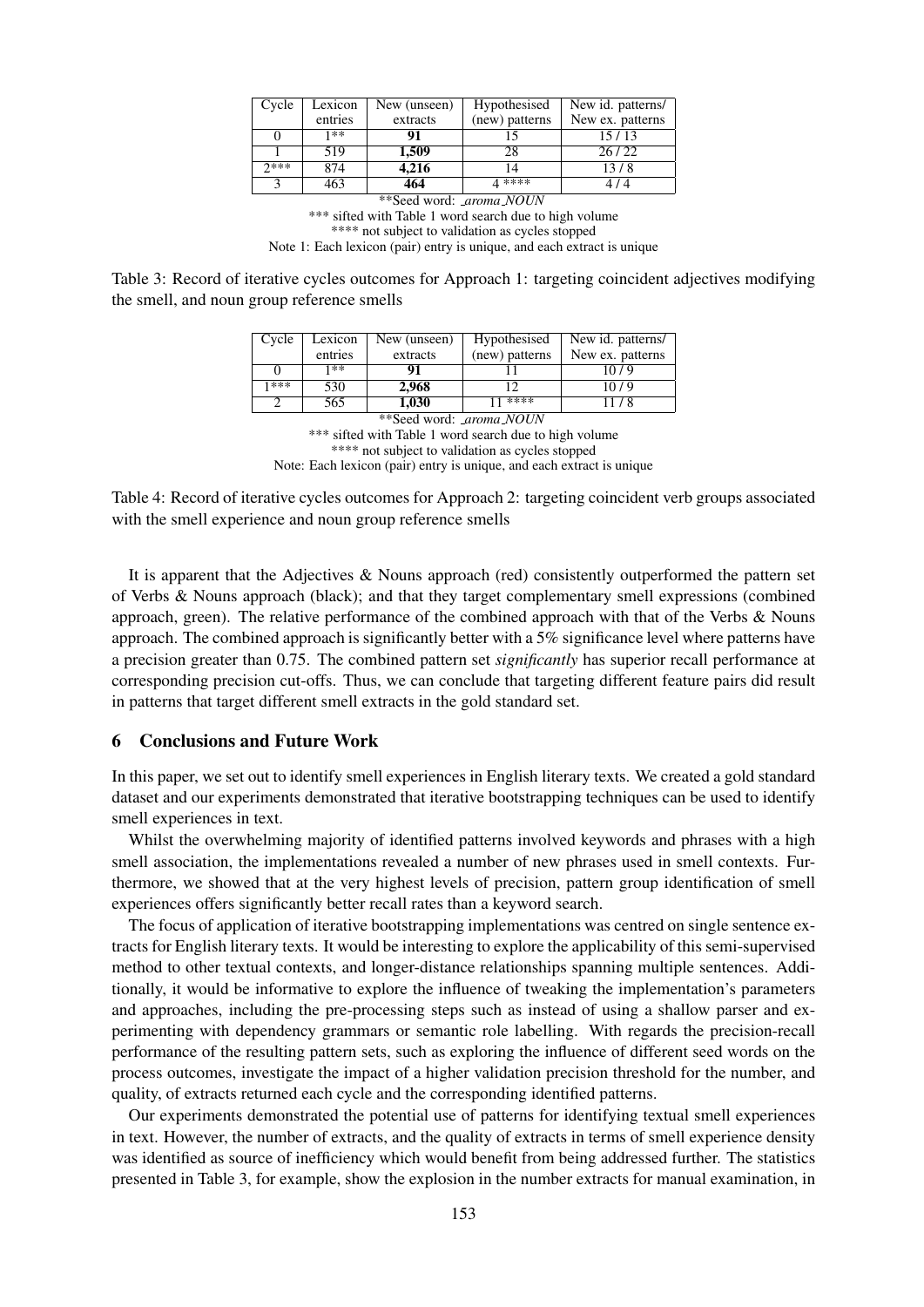

 $-\blacksquare$  Approach 1: Adjectives & Nouns  $\rightarrow$  Approach 2: Verbs and Nouns  $\rightarrow$  Approaches 1 & 2 combined

Figure 2: Group prediction precision-recall performance of the pattern sets of: approach 1; approach 2; and approach 1 and 2 combined.

certain cycles, which correspond to only comparatively few new patterns being identified.

The observed high volume of low smell experience extracts may be an inherent challenge of smell experiences relying on vocabulary which is equally, or more so, applicable in other sensory contexts. I.e., the targeting and adding to the lexicon of words with a low smell association, resulting in poorer quality extracts. However, there are a number of clear, possible avenues to explore such as increasing the validation set size, ensuring more accurate precision estimates thus improving the level of smell association of lexicon entries on average and exploring the effects of using more coincident features simultaneously, i.e., pairs were selected on the basis that if one feature alone was weakly associated with smell, two together may improve the association. More coincident features may further improve the likelihood of an extract relating to smell.

Finally, consideration as to degree of agreement between people in their interpretation, suggested a less than perfect agreement not only of the subtly nuanced aspects of smell experiences, but even at recognition of smell experiences as a broad classification. On inspection of annotations, however, it is unclear how many of these were genuine discrepancies in terms of subjective perceptions. More annotators, supported by a more comprehensive approach to tagging, e.g., requiring the annotators to explicitly note their reasoning and deliberations would help. This would offer a window into the mind of the annotators, reinforcing any conclusions that may be drawn.

Whilst there is extensive scope for further study, the experiments in this paper have shown that smell experiences can be identified, and smell experience features can be extracted from text providing a useful foundation for understanding smell usage within literature.

#### Acknowledgements

The authors would like to thank the annotators for taking the time to think about smelly language and tag multiple sets of sentences for us.